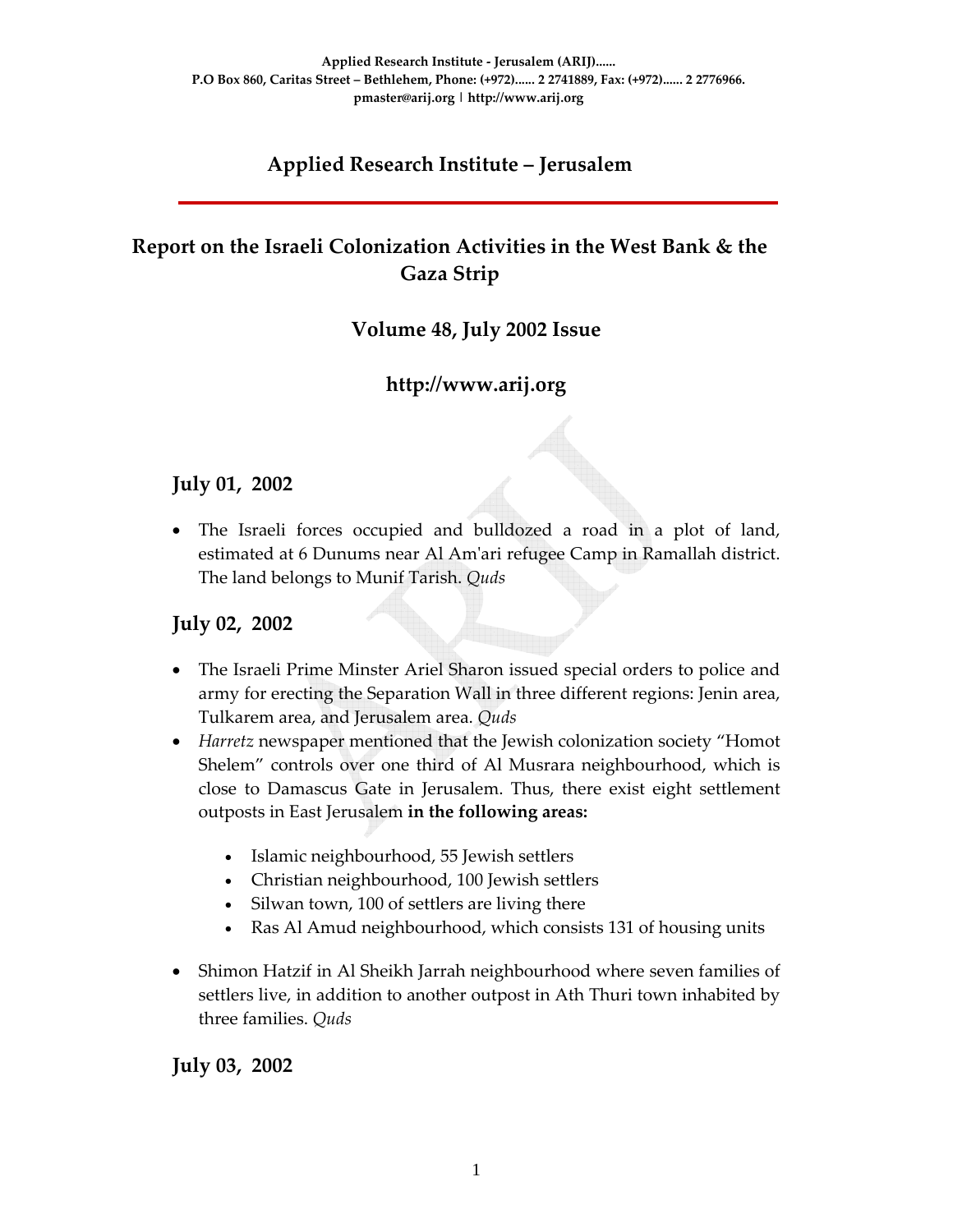• In Hebron district, the Israeli forces occupied a house belonging to Fuad Al Iwawi and a building belonging to Samir Qafisha, to set up a military point claiming that the region is a closed military area. *Quds*

#### **July 05, 2002**

• The Israeli authorities intend to build a settlement road that links settlement outposts inside Hebron city with Qiryat Arba settlement. On the other hand, Hebron municipality clarified that the construction work is for connecting a water line from Qiryat Arba to the outposts. *Quds*

### **July 06, 2002**

• The Israeli authorities resolve to dismantle ten of isolated colonization sites. *Quds* 

## **July 08, 2002**

- The Israeli soldiers, who guard Elon Moreh settlement, set fire to an agricultural area cultivated with almond and olive trees in Azmut village near Nablus district. The villagers said that the fire destroyed more than 300 Dunums of land in Al Quttin area, located north eastern Azmut village. Almost 1000 olive trees, 300 almond trees, in addition to other rare trees such as oak were burned down. The villagers added that this land belongs to Ghazi Hassan Alawnah and his brothers, also to Hikmat Alawnah. Furthermore, the Israeli bulldozers spoiled a sheep farm that contained 600 heads of sheep in Tubas city. The farm owners are Hussin and Abedal Rahim Ibsharat. *Quds*
- The settlers have increased their harassment against the villagers in Hebron district. A group of Qiryat Arba and Beni Hefer's settlers destroyed and closed the water pipelines, which lead to Bani Na'im and Yatta villages. *Quds*

#### **July 10, 2002**

• The Israeli Defense minister declared that 10 more unauthorized settlement outposts are to be dismantled soon. There are 69 illegal outposts, 34 of them established since Sharon's premiership. *JPost*

**July 11, 2002**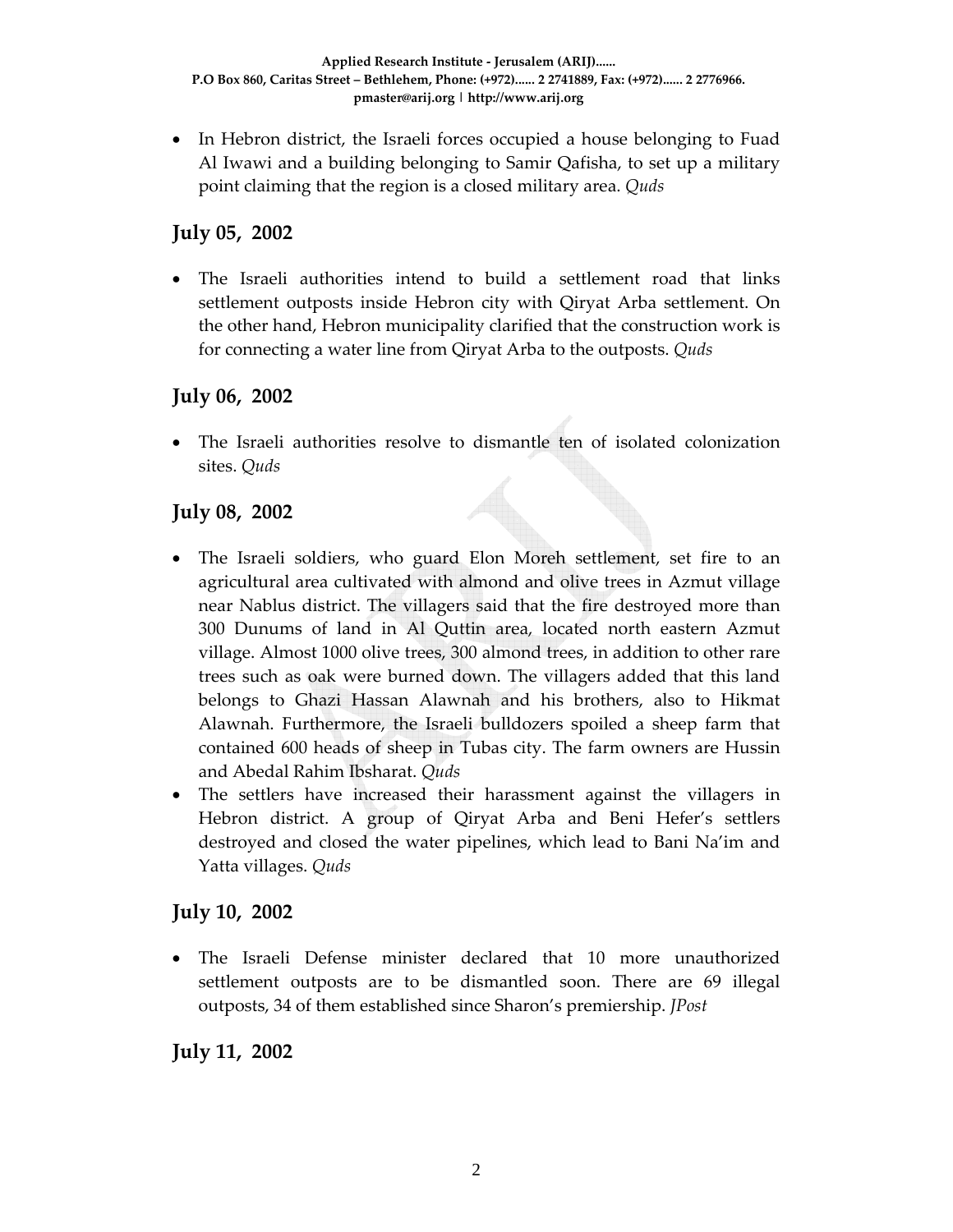- Members in the Land Defense Committee in Ramallah and Al Bireh district, confirmed that tens of settlers, accompanied by Israeli forces, continue bulldozing a hundred of Dunums from Al Jib and Beit Ijza land, which are located northwest Jerusalem district. A villager from Al Jib said that Givat Zeev's settlers expropriated more than 250 Dunums that belong to Juda Abu Daya and Jad Abedel All, in addition to a vast area from Beit Ijza. Moreover, the settlers' bulldozers constructed a 12‐meter‐wide bypass road, to the west of Givʹat Zeʹev settlement. *Quds*
- The Israeli soldiers seized 45 Dunums from Armenian Patriarchate land north Bethlehem for establishing the "Separation Wall". *Quds*

#### **July 13, 2002**

• An article in *Al Quds* newspaper calls for obtaining building permits for 17 units instead of 15 and another 17 units on another plot of land in Har Homa settlement.

#### **July 15, 2002**

- In north of Ramallah district, the Israeli forces expropriated more than ten Dunums from Al Bireh town's land, which is located between "Jawal" company and dahyat al mu'alemin near Jalazun refugee camp area. *Quds*
- A group of Israeli surveyors, under the protection of Israeli army, conducted a land survey in Ar Ras al Gharbiya and al Shamaliya village's land of Tulkarem district. Quds
- The land surveyed will be the land available after most of it is taken for building the fenced border that is estimated at 50.000 of Dunums. *Quds*

#### **July 16, 2002**

- A group of Jewish settlers uprooted almond trees from a plot of land, which is located near Tel Rumida settlement in Hebron city. This land is three Dunums and belongs to the villager Abdel Aziz Abu Haikal. It's worth mentioning here that this is not the first attack against Abu Hikal properties where settlers tried to force him to leave in order to annex his land to their settlement. *Quds*
- The Israeli authorities demolished a 140-meter-squared house that belongs to Radwan Al Dabash in Sur Bahir village of Jerusalem district under the pretext of not having a building permit. Three villagers were able to stop demolition orders. *Quds*

**July 23, 2002**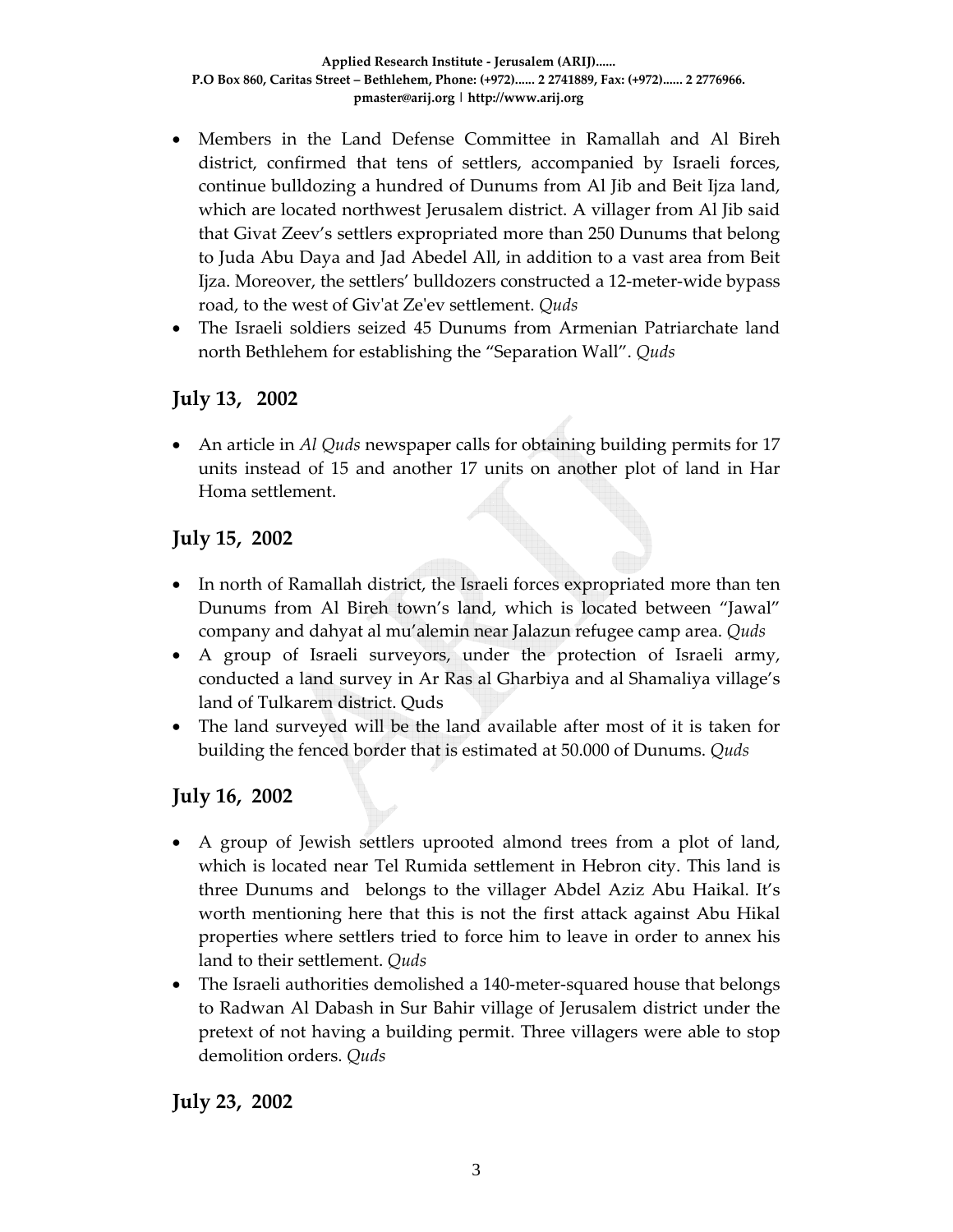• Haaretz newspaper mentioned that the construction on several settlement outposts in the West Bank that were dismantled since Barak government has resumed.

| Location                   | Outpost name    | Number of the<br>family/houses      |  |  |
|----------------------------|-----------------|-------------------------------------|--|--|
| Near Eli                   | Shuna           | 15 families                         |  |  |
| On Alon Road               | Mitzpeh Keramin | 6 mobile houses,<br>for 11 families |  |  |
| Near Ofra                  | Muna            | 19 homes                            |  |  |
| Near Shvut Rachel  Adei Ad |                 | 6 homes                             |  |  |
|                            | Beruchim        | 25 of permanent<br>homes            |  |  |

• Moreover, the Israeli bulldozers finished Nablus bypass road construction that called "Gil'ad Zar", which start from Kedumim settlement until reach to Yizhar settlement, and also they continued opening the new road that pass through east Gosh Etzion. Quds

#### **July 24, 2002**

• The general director of the Israeli Defense Ministry decided to extend the "Separation Wall" to another three km east of the green line, in order to include another three Israeli settlements; Shaari Tikva, Es Efrayim and Elqana. The separation wall will be extended to reach the Samaria road number 5. As a result, one km from the Palestinian Authority land will be annexed. *Quds*

#### **July 25, 2002**

• The Israeli forces continue bulldozing and confiscating land in Jenin district in order to construct the "Separation wall". *Quds*

#### **July 27, 2002**

• The Israeli bulldozers started uprooting and destroying in Kufr Thulth village land in Tulkarem district. The mayor, Hussin Alsaifi, stated that the Israeli bulldozers uprooted more than 50 olive trees and bulldozed 200 Dunums from the villagers' land area, which is located near Maale Shomron settlement. The Israeli bulldozers also blocked access to agricultural road. *Quds*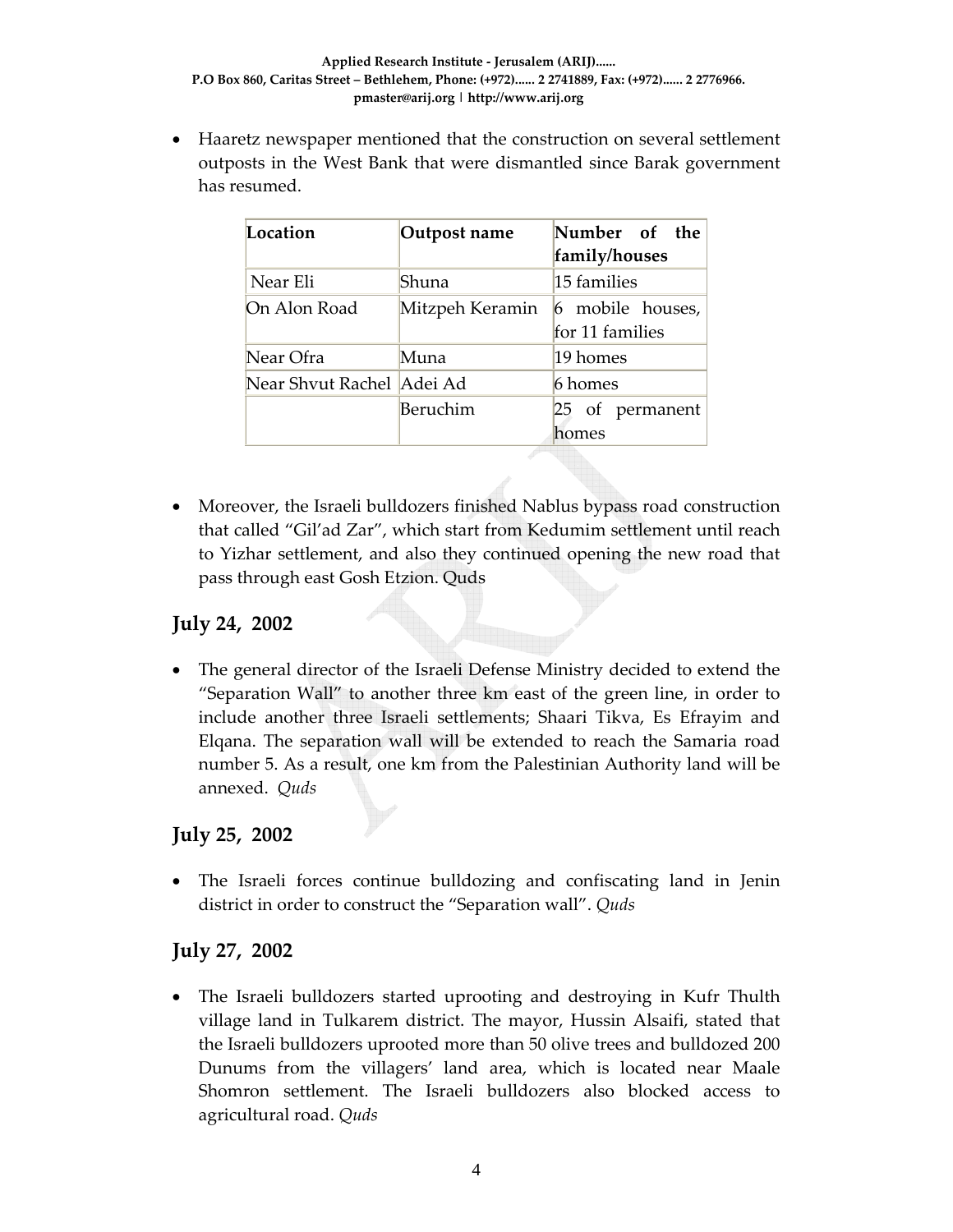• The Israeli authorities are in the process of constructing a 55-meter-wide bypass road in Bethlehem, beginning at Gilo settlement until Abu Ghnaim Mountain and ending in Zatara village, in addition to placing fence and digging trenches at the side of it. *Quds*

### **July 28, 2002**

- In Hebron city, a hundred of settlers attacked Palestinian houses in the old city, the sources said that the girl Nivin Jamjum , 14 of age, was fatally shot in the head. They also injured 15 of Palestinian villagers. Moreover, a colonist stabbed a seven‐year‐old child and another colonist fired at a nine‐year‐old child. The settlers also captured a 3‐storey‐house that belongs to Abu Najeeb Sharabaty and burnt another that belongs to Abu Samir Sharabaty. It is worth mentioning that 400 of Jewish settlers live in Hebron surrounding 120,000 of Palestinian. *Quds*
- The settlers committee in the West Bank, demanded that the Israeli authorities destroy a Palestinian village called Al Maya in Hebron district, where 1000 Palestinians reside. Settlers claim that some of the houses in this village have been built without permits. *Quds*

#### **July 29, 2002**

• The Israeli forces blew up a Palestinian house that belongs to Muhamad Afaneh in Birqin village west of Jenin city*. Quds*

#### **July 30, 2002**

- The Israeli newspaper *Maariv* issued that a military site established near Ofra settlement has been transferred into a civilian settlement outpost responding to the settlers' demands, who fenced and annexed the site to Ofra settlement.
- A group of settlers stormed the building of religious affairs in Hebron city and destroyed its properties. *Quds*
- The monthly report is an overview of events that have been reported by field workers and \or by one or more of the following sources: Al-Ayyam, Al‐Quds, Alhayat Al Jadeeda, Ha'aretz, Jerusalem Post, Ministry of Information (MoI) and Palestinian Information Center (PIC). The text is not quoted directly from the sources but is edited for size and clarity.